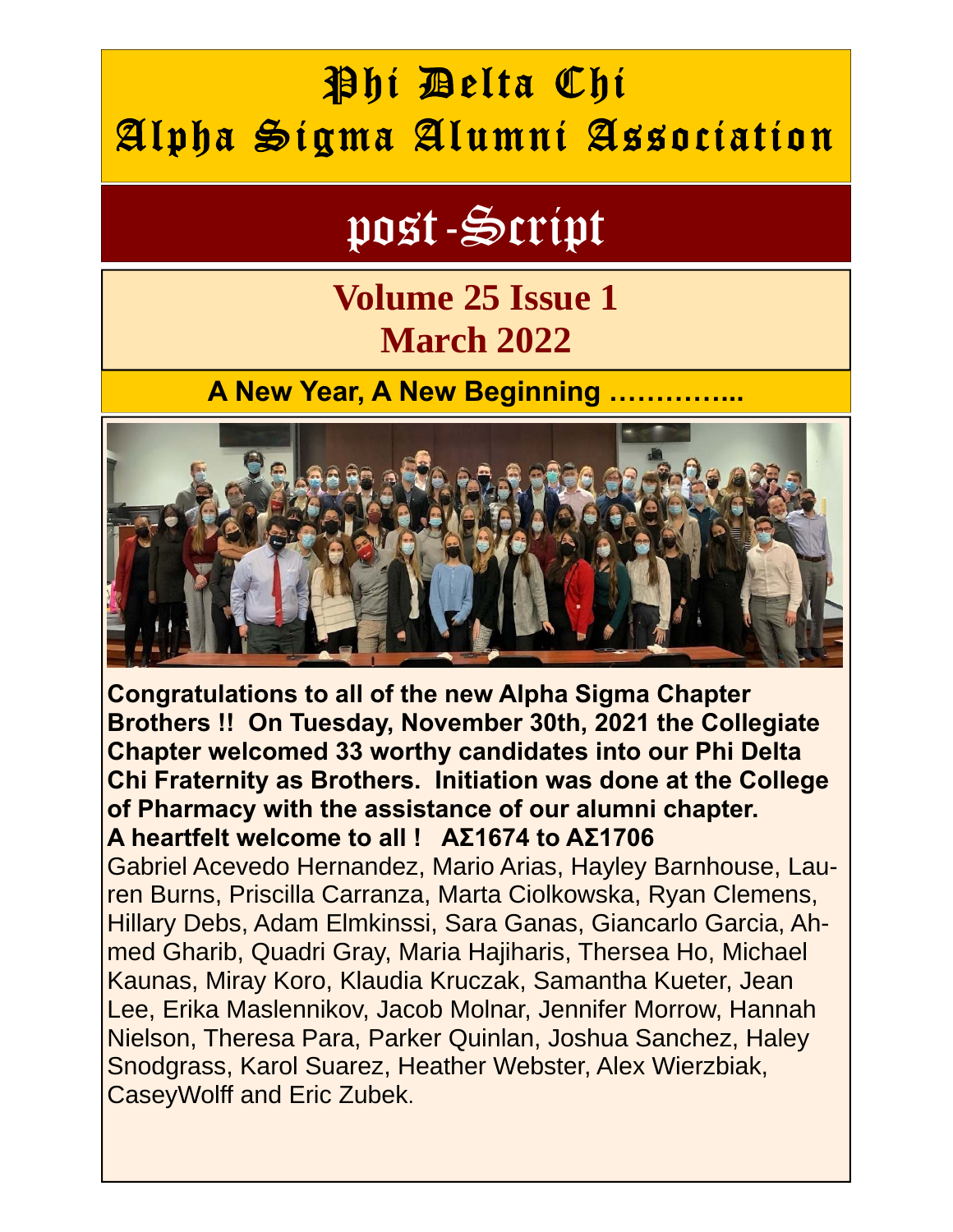#### **Phi Delta Chi Memorial Scholarship Presentation at The 70th Annual Honors Convocation April 14th at 5 p.m.**

Each year since 2004 the University of Illinois, College of Pharmacy Scholarship Committee has selected a student to receive the Phi Delta Chi Memorial Scholarship. This selection is done anonymously to remove all bias. Our scholarship is presented annually to a third year PDC Brother entering the last year of Pharmacy school who has demonstrated leadership in the fraternity, participated in community outreach programs and is active in other student organizations on campus. Our Alumni Association recognizes the importance of this involvement as students go on to their future careers in pharmacy.

This year's deserving recipient is **Brother Abby Greenwood**. All deserving pharmacy students and many Phi Delta Chi Brothers are recognized at the Honors Convocation hosted by the College of Pharmacy.

The College of Pharmacy, has decided to permanently hold the Honors Convocation virtually. We received the email below explaining the college's decision. The online program will be available online.

Message from the College of Pharmacy:

*The UIC College of Pharmacy is extremely fortunate to have many alumni and donors who have enabled the future generation of pharmacists by supporting scholarships for our outstanding students. In fact, because of this generosity we have seen significant growth in the number of scholarships and total funds awarded. This year we will distribute nearly \$200,000 to 179 students from 92 scholarships! (continued on next page)*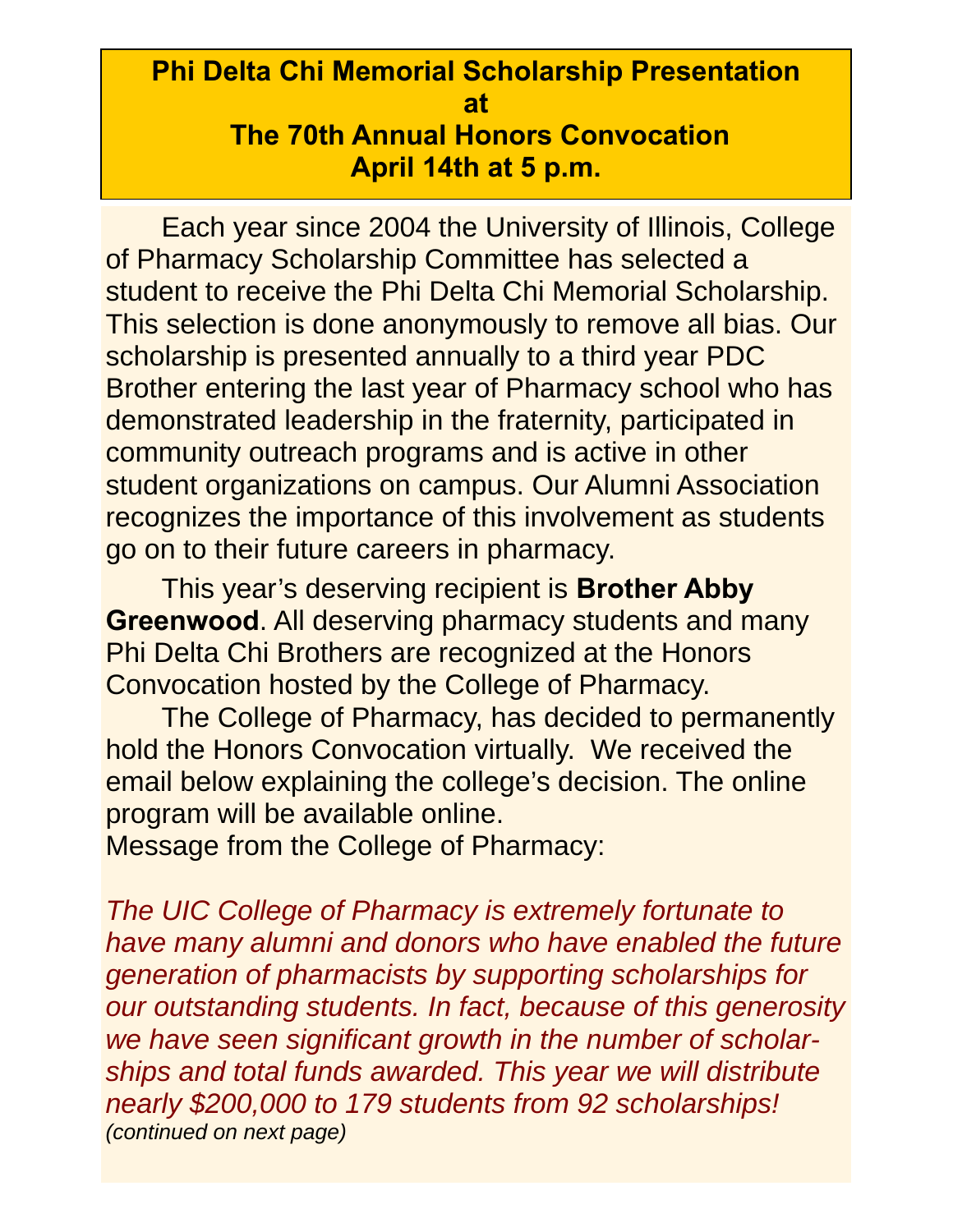*In the past we have held the Annual Honors Convocation to recognize these students and benefactors, with parents and faculty invited. Unfortunately, this event is no longer practical in its previous format because of the time it would require to distribute all these awards. Taking a lesson from the pandemic, we have decided to move to a hybrid and more decentralized format.* 

*This year we will have an online program to announce each scholarship and its donor, and the student recipients – just as we did the past two years. On April 14 at 5 p.m. CST, you will find the online program on our scholarship page.* 

#### **COP Scholarship Page LINK: <https://pharmacy.uic.edu/alumni-and-giving/scholarships/>**





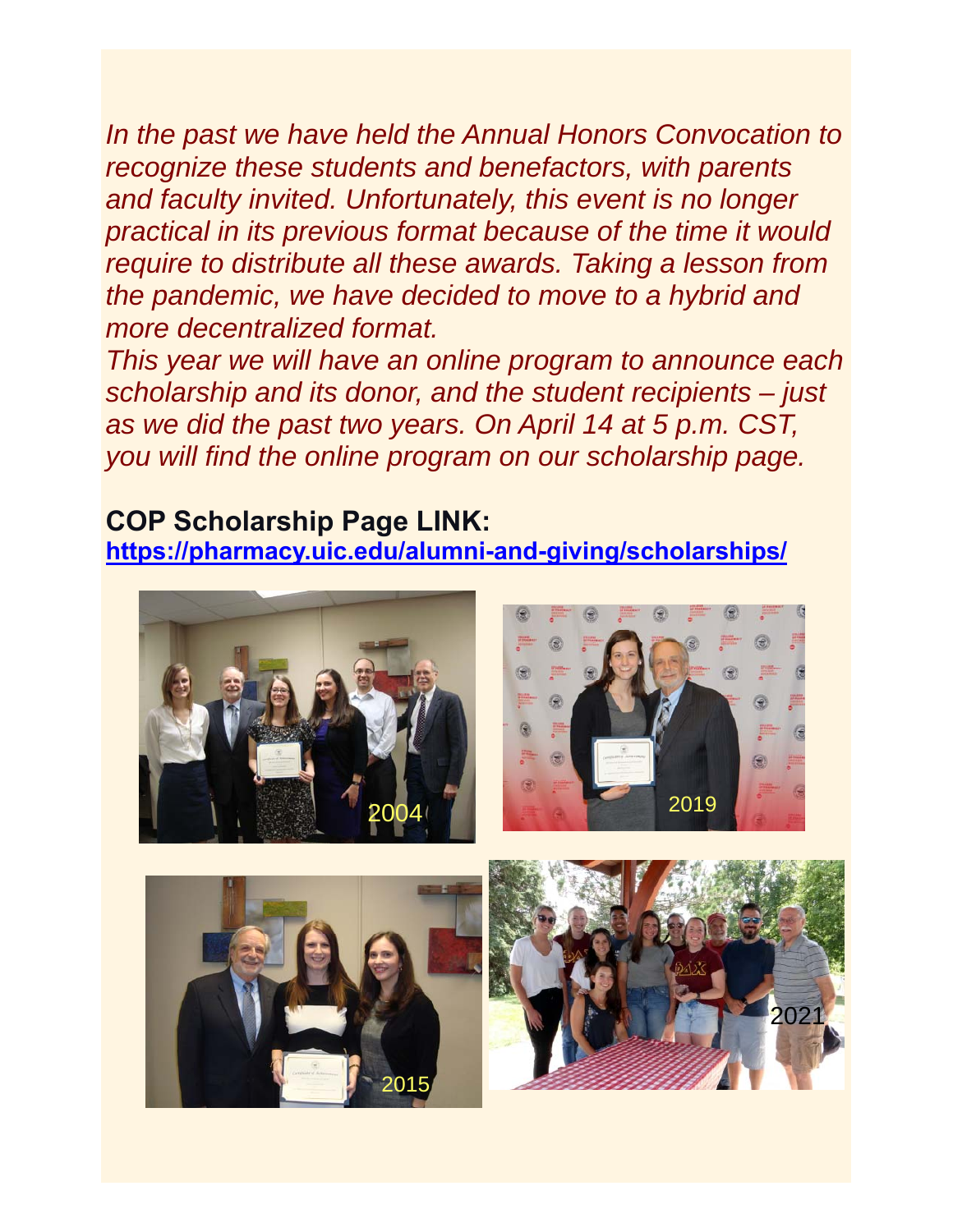#### **The Light at the End of the Tunnel………….**

The beginning of 2022 was ushered in with more Covid mandates. Social events both on and off campus were cancelled or made virtual. There was no Alumni Chapter / Collegiate Chapter Brewery Social and the Annual Martin Luther King Weekend Ski Trip in Wisconsin was also cancelled. Both of these events that were held in previous years, provided an excellent opportunity for the students and alumni to meet each other and strengthen the bonds of brotherhood that we share.

 Covid mitigations and mandates have been lifted just in time for this year's graduation ceremony. **Congratulations to the Class of 2022!!** You get to celebrate an in-person graduation with friends and family.

 The College of Pharmacy has re-introduced the "Golden Graduate" program that began in 2019. The 50th year anniversary graduates from the class of 1972 have been invited to participate in graduation ceremonies with the class of 2022. These "Golden Graduates" will be joined by the classes of 1970 and 1971 since the program was put on hold for 2 years. Due to short notice from the COP the deadline to register is fast approaching. Sorry for the short notice but all of the graduation plans were put together quickly once the Covid restrictions were lifted. If interested, and you have not received an email from the college, please click on the link below and register for the event. **ASAP**

"Golden Graduate" LINK:

**<https://emails.uofi.uic.edu/newsletter/482108491.html>**

(Golden Graduates were notified by the College of Pharmacy via email)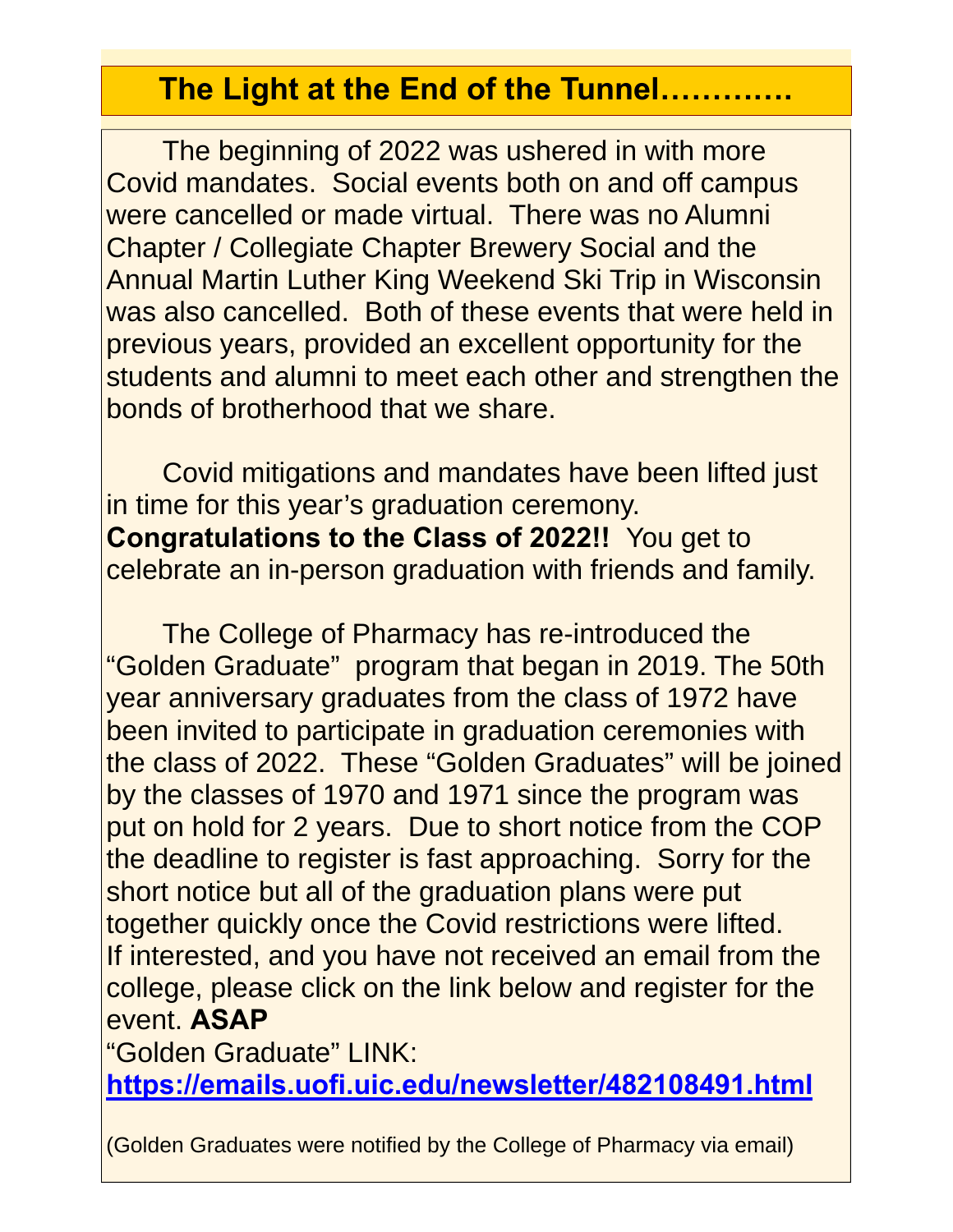## **Spring Formal 2022**

Unfortunately, the Alumni Chapter received notice of the re-scheduled Spring Formal only a few days before publication of this issue of the "post-Script". Lake cruise, dinner and dancing all taking place on the "Spirit of Chicago" cruise ship. Registration Deadline is 4-1-2022. **[PDC SPRING FORMAL](https://docs.google.com/forms/d/e/1FAIpQLSdbSU_vLj0V5OCFGQvTpwrBBTBwBm7AAMe-oD09sDNIOV1EfQ/viewform)**



Alpha Sigma on board the "Spirit of Chicago" in 2015 Slide Show: **<https://www.youtube.com/watch?v=L5ZJNMWhXWs>**

Video Link: **<https://www.youtube.com/watch?v=TFVg7O-5k6s>**